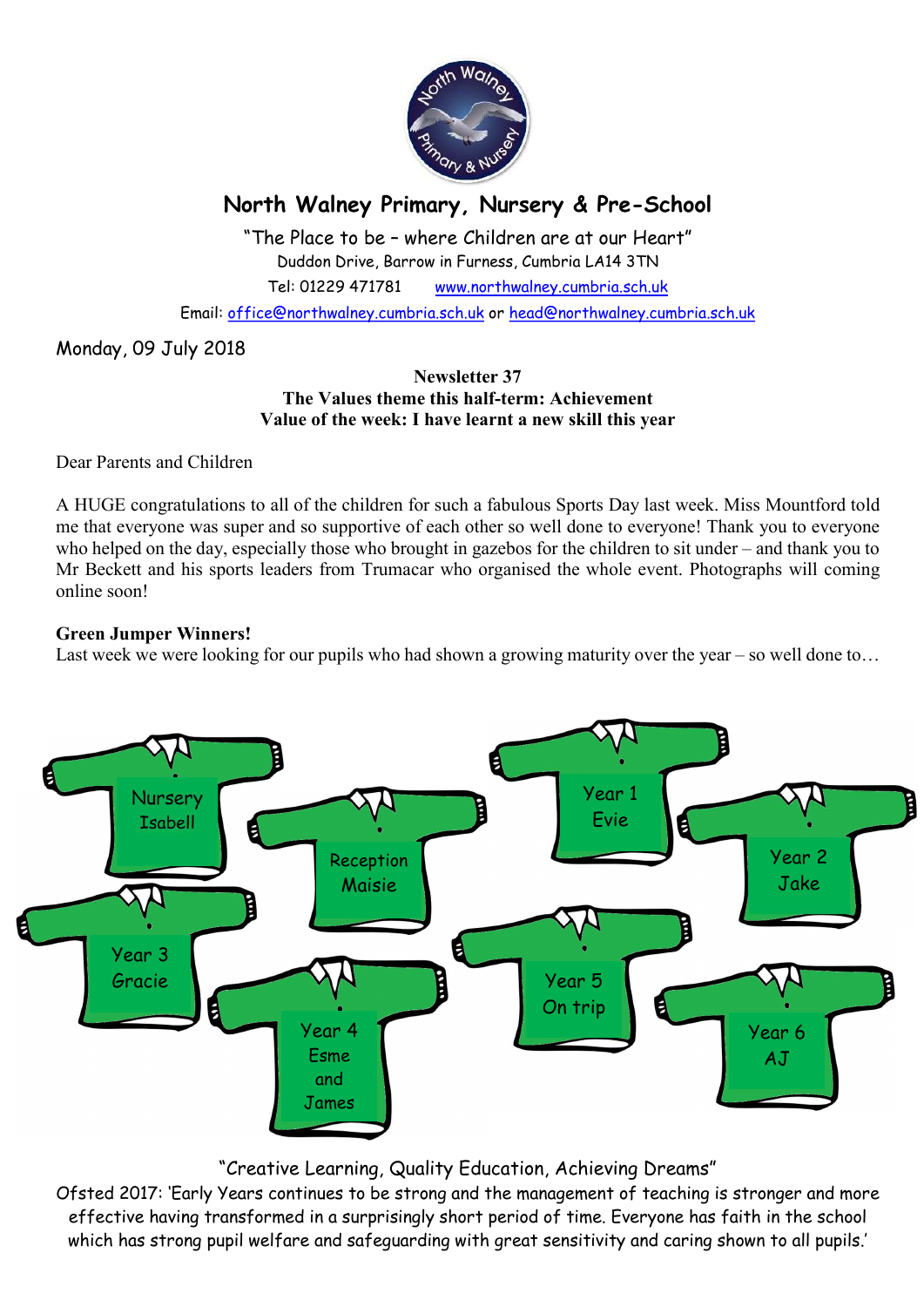## MASSIVE MASSIVE THANK YOU!

Thank you to everyone involved in Walney Gala Day the other weekend. I cannot believe how well the PTA did with their fundraising on the day as they raised an incredible £1,615. Thank you all so much for your hard work, for your donations and for coming and spending your money! North Walney PTA rocks!!





#### Reminder about school uniform

As you get ready to buy new uniform for any growing children – please remember that we have moved to light blue polo shirts which we started wearing last September. These are easier to keep looking clean and tend to be the same price as white ones anyway. We also ask that parents buy a school PE shirt as it is lighter than a polo shirt and therefore comfier to wear. School uniform can be bought from the school office, online at Tescos or through the Identity shop.

## Bills and Final Payments

With only 2 weeks of the term to go, please make sure that all bills are paid up before we finish for the summer and then we can all start with a clear slate for the next academic year. If you are unsure if you owe the school any money, please contact Mrs Malone in the school office. Thank you.





Bonus Ball – Your chance to win each week with North Walney Primary! Mrs Malone sent a letter out last week about our new chance to raise money for school – and also win some money for yourself. For £1 you can choose a number each week for the following Saturday's Lotto draw – and if your number is the bonus ball then you stand the chance to win a cash prize. Please contact Mrs Malone to join in our new fundraiser – and possibly win some money back too!

## Don't forget about the Karate Grading

Karate finishes on  $19<sup>th</sup>$  July and has the last grading of the school year on  $12<sup>th</sup>$ July. The £10 grading fee can be handed in to the school office with any appropriate paperwork or given to Natalie on the night. As the children often get nervous, I am afraid parents are not being invited to watch - I'm sure you understand.





#### School trips to here, there and everywhere!

There have been some amazing trips lately for our pupils and I am trying to make sure that photos are being posted on Twitter, Facebook and on the school webpage. Thank you to everyone for allowing your children to have these incredible experiences, and thank you to the staff for taking our wonderful children! Everywhere we have visited has commented on how great the children are…naturally!

## And finally…

Do please keep an eye on dates and events over these last two weeks. I am all over the place as it is getting very busy in all three schools but hopefully will get chance to catch up with everyone at Open Evening on Tuesday 17<sup>th</sup> July. Don't forget reports are out on Friday this week and there is a form for you to complete if you would be so kind. Thank you!